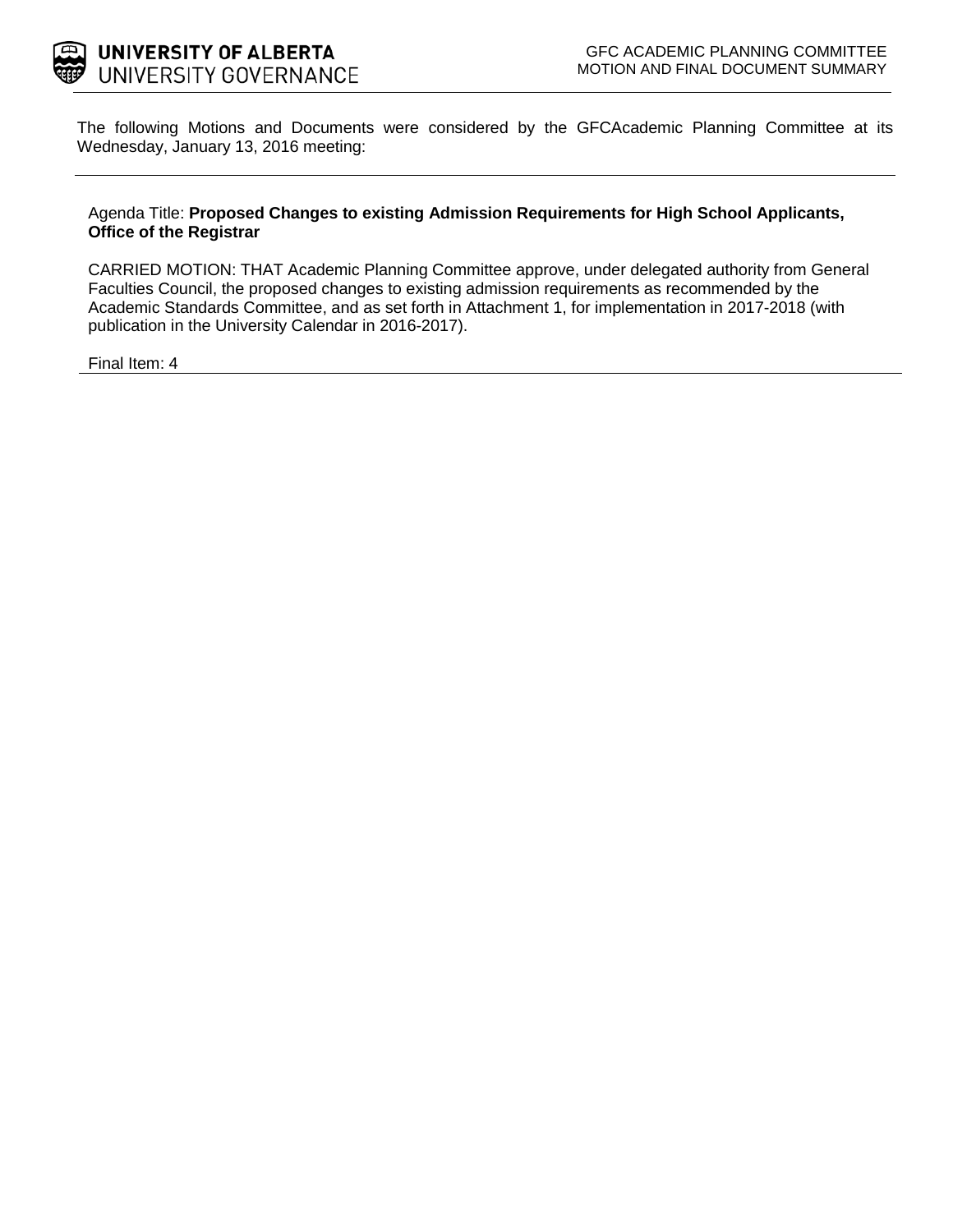<span id="page-1-0"></span>

For the Meeting of January 13, 2016

Item No. 4 FINAL

## **OUTLINE OF ISSUE**

### Agenda Title: **Proposed Changes to existing Admission Requirements for High School Applicants**

**Motion**: THAT Academic Planning Committee approve, under delegated authority from General Faculties Council, the proposed changes to existing admission requirements as recommended by the Academic Standards Committee, and as set forth in Attachment 1, for implementation in 2017-2018 (with publication in the University Calendar in 2016-2017).

#### **Item**

| <b>Action Requested</b> | $\Box$ Approval Recommendation $\Box$ Discussion/Advice $\Box$ Information |  |
|-------------------------|----------------------------------------------------------------------------|--|
| Proposed by             | Lisa Collins, Vice-Provost and University Registrar                        |  |
| Presenter               | Melissa Casey, Acting Deputy Registrar, Office of the Registrar            |  |
| Subject                 | Proposed changes to classification of high school courses used for         |  |
|                         | admission to undergraduate programs                                        |  |

#### **Details**

| Responsibility                                  | Provost and Vice-President (Academic)                                                                                                                                                                                                                                                                                                                                                                                                                                                                                                                                                                                                                                         |
|-------------------------------------------------|-------------------------------------------------------------------------------------------------------------------------------------------------------------------------------------------------------------------------------------------------------------------------------------------------------------------------------------------------------------------------------------------------------------------------------------------------------------------------------------------------------------------------------------------------------------------------------------------------------------------------------------------------------------------------------|
| The Purpose of the Proposal is                  | To approve proposed changes which will allow students to use                                                                                                                                                                                                                                                                                                                                                                                                                                                                                                                                                                                                                  |
| (please be specific)                            | Aboriginal Studies 30 with Social Studies 30-1 on an admission, and                                                                                                                                                                                                                                                                                                                                                                                                                                                                                                                                                                                                           |
|                                                 | clarify that only 5 credit courses will be used for admission purposes.                                                                                                                                                                                                                                                                                                                                                                                                                                                                                                                                                                                                       |
| The Impact of the Proposal is                   | See above.                                                                                                                                                                                                                                                                                                                                                                                                                                                                                                                                                                                                                                                                    |
| Replaces/Revises (eg, policies,<br>resolutions) | University Calendar Admission Chart 1, Classification of High School<br>Courses Used for Admission; Admission Chart 3 Substitution of High<br>School-Level Course Requirements; Section 14.3.3 Transition Year<br>Program for Aboriginal Applicants; 16.13 Faculty of Physical Education<br>and Recreation; 16.13.2 Bachelor of Science in Kinesiology<br>(BScKin);16.13.3 Combined Bachelor of Kinesiology/Bachelor of<br>Education (BKin/BEd) (Elementary or Secondary Routes); 16.13.4<br>Bachelor of Arts in Recreation, Sport and Tourism (BARST); 16.15.1<br>Bachelor of Science (BSc) (General); 16.15.3 BSc (Honors); 16.15.4<br>Bachelor of Science (Specialization) |
| Timeline/Implementation Date                    | For implementation in 2017-2018 (with publication in the University<br>Calendar in 2016-2017).                                                                                                                                                                                                                                                                                                                                                                                                                                                                                                                                                                                |
| <b>Estimated Cost</b>                           | N/A                                                                                                                                                                                                                                                                                                                                                                                                                                                                                                                                                                                                                                                                           |
| Sources of Funding                              | N/A                                                                                                                                                                                                                                                                                                                                                                                                                                                                                                                                                                                                                                                                           |
| <b>Notes</b>                                    | This proposal is recommended for approval by the GFC Academic<br>Standards Committee which considered it on December 17, 2015.                                                                                                                                                                                                                                                                                                                                                                                                                                                                                                                                                |

#### **Alignment/Compliance**

| Alignment with Guiding                                                                                                                                          | Dare to Discover, Dare to Deliver                                                                                                                                                                                                                                                                                                                                                                                                                                                                                     |  |
|-----------------------------------------------------------------------------------------------------------------------------------------------------------------|-----------------------------------------------------------------------------------------------------------------------------------------------------------------------------------------------------------------------------------------------------------------------------------------------------------------------------------------------------------------------------------------------------------------------------------------------------------------------------------------------------------------------|--|
| <b>Documents</b>                                                                                                                                                |                                                                                                                                                                                                                                                                                                                                                                                                                                                                                                                       |  |
| Compliance with Legislation,<br>Policy and/or Procedure<br>Relevant to the Proposal<br>(please quote legislation and<br>include identifying section<br>numbers) | <b>Post-Secondary Learning Act (PSLA): The PSLA gives GFC</b><br>1.<br>responsibility, subject to the authority of the Board of Governors,<br>over academic affairs. Further, the PSLA gives the Board of<br>Governors authority over certain admission requirements and rules<br>respecting enrolment. The Board has delegated its authority over<br>admissions requirements and rules respecting enrolment to GFC<br>and the GFC ASC (Academic Standards Committee). (Sections<br>$26(1)$ , $60(1)(c)$ and $(d)$ ). |  |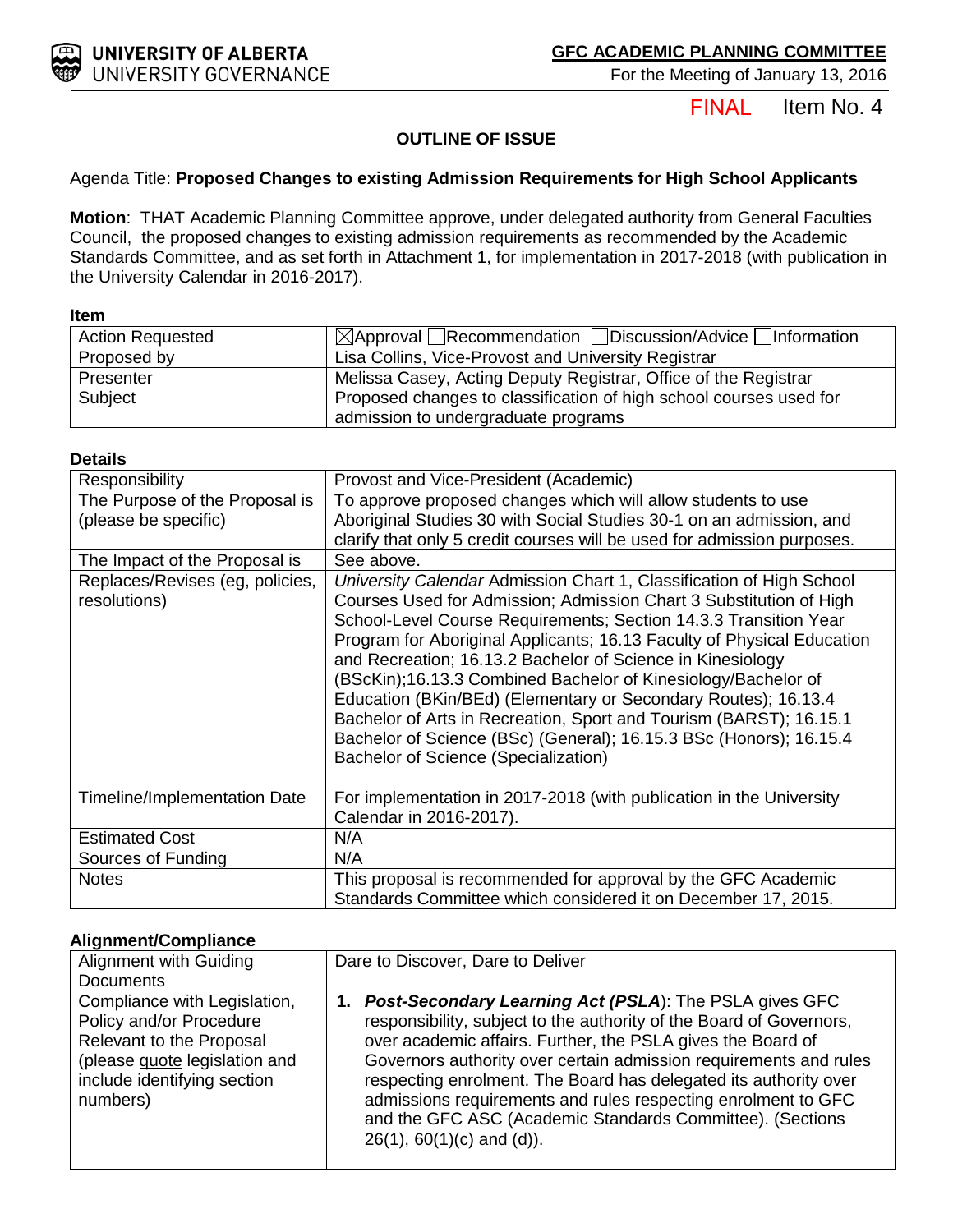

For the Meeting of January 13, 2016

# Item No. 4

| 2. GFC Academic Standards Committee (ASC) Terms of Reference<br>(3. Mandate of the Committee):                                                                                                                                                                                                                                                                                                                                                                                                                                                                                                                                               |
|----------------------------------------------------------------------------------------------------------------------------------------------------------------------------------------------------------------------------------------------------------------------------------------------------------------------------------------------------------------------------------------------------------------------------------------------------------------------------------------------------------------------------------------------------------------------------------------------------------------------------------------------|
| A. Definitions                                                                                                                                                                                                                                                                                                                                                                                                                                                                                                                                                                                                                               |
| ii. "Substantial"<br>[]" the term "substantial" refers to proposals which involve or affect<br>more than one Faculty or unit; are part of a proposal for a new<br>program; are likely to have a financial impact; represent a definite<br>departure from current policy; involve a quota; articulate a new<br>academic concept."                                                                                                                                                                                                                                                                                                             |
| B. Admission and Transfer, Academic Standing, Marking and<br>Grading, Term Work, Examinations, International Baccalaureate<br>(IB), Advanced Placement (AP)                                                                                                                                                                                                                                                                                                                                                                                                                                                                                  |
| iv. "ASC provides advice or recommends to the GFC Academic<br>Planning Committee (APC) on proposals which involve substantial<br>change to admission/transfer regulations or academic standing<br>regulations."                                                                                                                                                                                                                                                                                                                                                                                                                              |
| 3. UAPPOL Admissions Policy:<br>"Admission to the University of Alberta is based on documented<br>academic criteria established by individual Faculties and approved by<br>GFC. This criteria may be defined in areas such as subject<br>requirements, minimum entrance averages, and language proficiency<br>requirements. In addition to academic requirements for admission,<br>GFC authorizes each Faculty to establish such other reasonable<br>criteria for admission of applicants as the Faculty may consider<br>appropriate to its programs of study, subject to the approval of GFC<br>(e.g. interview, audition, portfolio, etc.) |
| The admission requirements for any Faculty will be those approved by<br>GFC as set forth in the current edition of the University Calendar. In<br>addition to the admission requirements, selection criteria for quota<br>programs, where they exist, will also be published in the current<br>edition of the University Calendar.                                                                                                                                                                                                                                                                                                           |
| The responsibility for admission decisions will be vested in the Faculty<br>Admission Committees or in the Deans of the respective Faculties, as<br>the councils of such Faculties will determine."                                                                                                                                                                                                                                                                                                                                                                                                                                          |
| 3. UAPPOL Admissions Procedure:                                                                                                                                                                                                                                                                                                                                                                                                                                                                                                                                                                                                              |
| <b>"PROCEDURE</b><br>1. EFFECTIVE DATE OF CHANGES TO ADMISSION<br><b>REGULATIONS</b><br>Following approval by GFC:<br>a. Where changes to admission regulations may disadvantage<br>students in the current admission cycle, normally implementation will<br>be effective after the change has been published in the University<br>Calendar for one full year (i.e., effective the second year that the<br>information is published in the University Calendar).                                                                                                                                                                             |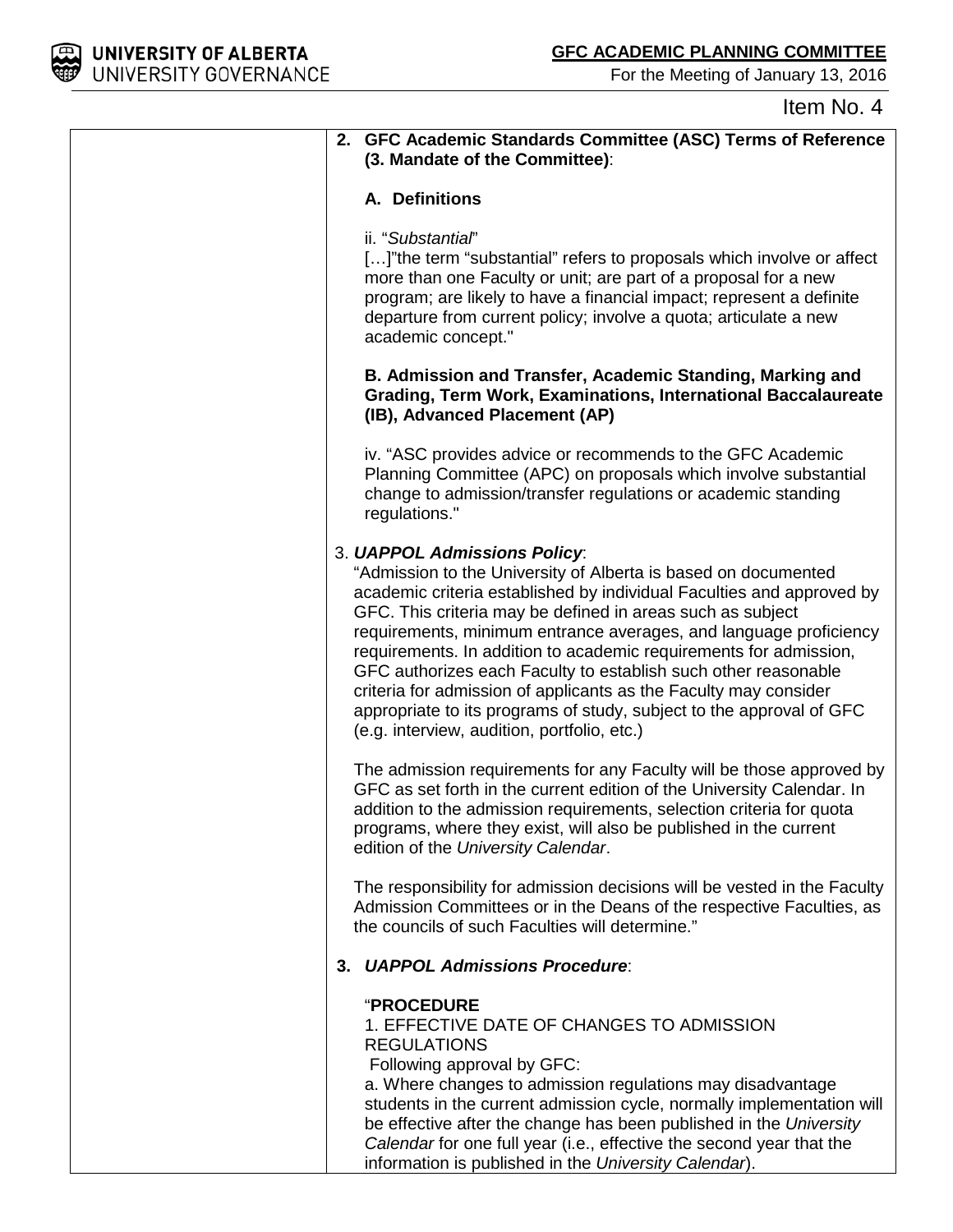For the Meeting of January 13, 2016

| For example, a change approved in May 2005 would be first published in<br>the 2006-2007 University Calendar in March 2006. Therefore the<br>statement cannot come into effect until September 2007 (affecting<br>applicants who apply for the September 2007 term beginning July<br>2006)." b. Where changes to admission regulations are deemed by<br>the approving body to be "advantageous to students", normally the<br>date of implementation will be effective immediately or at the next<br>available intake for the admitting Faculty."                                                                                                 |
|-------------------------------------------------------------------------------------------------------------------------------------------------------------------------------------------------------------------------------------------------------------------------------------------------------------------------------------------------------------------------------------------------------------------------------------------------------------------------------------------------------------------------------------------------------------------------------------------------------------------------------------------------|
| 4. GFC Academic Planning Committee Terms of Reference (3.<br><b>Mandate of the Committee)</b>                                                                                                                                                                                                                                                                                                                                                                                                                                                                                                                                                   |
| "7. Admission, Transfer and Academic Standing<br>To consider advice or recommendation from the GFC ASC on<br>a.<br>proposals for the establishment of or change to general University<br>admission or transfer policies affecting students, including policies<br>affecting Open Studies students, and to act for GFC in approving policies<br>which in APC's view are minor or routine; and to recommend to GFC on<br>proposals involving major change.<br>To consider advice or recommendation from GFC ASC on<br>b.<br>proposals which involve substantial change to admission/transfer<br>regulations or to academic standing regulations." |

### **Routing** (Include meeting dates)

| Participation:<br>(parties who have seen the<br>proposal and in what capacity)<br>Those who have been<br>informed<br>Those who have been<br>consulted<br>Those who are actively<br>participating | November 27, 2015 Advisory Committee on Enrolment Management<br>(ACEM) meeting (Consultation)<br><b>Transition Year Program Coordinator</b><br>Nat Kav, Vice-Provost (Academic Programs and Instruction) Office of the<br>Provost and Vice-President Academic (consultation)<br>GFC Academic Standards Committee (for discussion and<br>recommendation) - December 17, 2015 |
|--------------------------------------------------------------------------------------------------------------------------------------------------------------------------------------------------|-----------------------------------------------------------------------------------------------------------------------------------------------------------------------------------------------------------------------------------------------------------------------------------------------------------------------------------------------------------------------------|
| Approval Route (Governance)<br>(including meeting dates)                                                                                                                                         | GFC Academic Standards Committee - December 17, 2015<br>GFC Academic Planning Committee - January 13, 2016                                                                                                                                                                                                                                                                  |
| <b>Final Approver</b>                                                                                                                                                                            | GFC Academic Planning Committee - January 13, 2016                                                                                                                                                                                                                                                                                                                          |

1. Attachment 1 (page(s) 1 - 8) Calendar Changes

*Prepared by:* Kate Peters, Portfolio Initiatives Manager, Office of the Provost and Vice-President (Academic) peters3@ualberta.ca

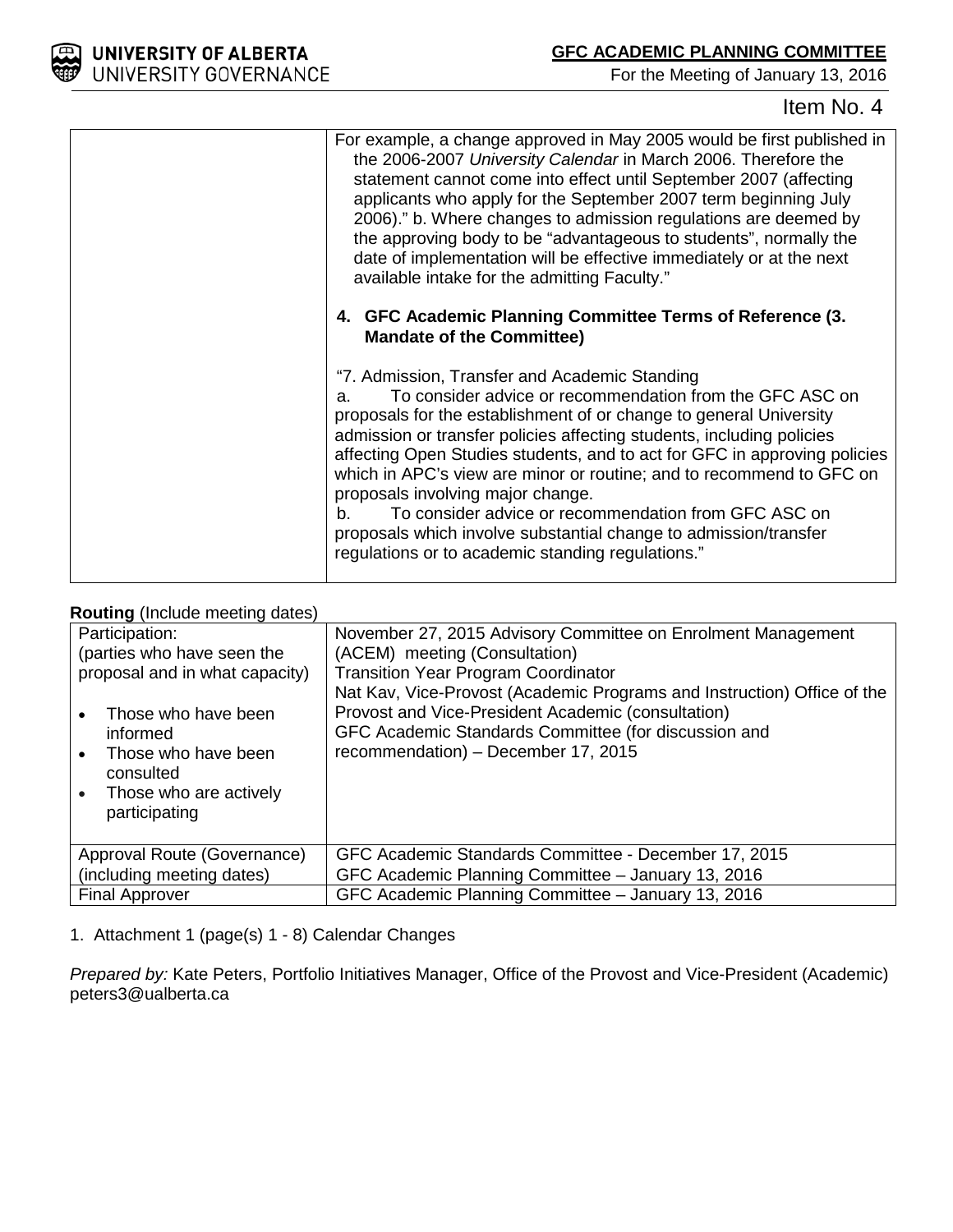## Office of the Registrar 2016-2017 Calendar changes

## **Current**

#### **Admissions Chart 1 Classification of High School Courses Used for Admission**

Grade 12 courses listed below are based on the Alberta Education curriculum and nomenclature. Prospective students who completed high school education outside Alberta should review the Admission Course Equivalents for acceptable high school courses in the three categories at www.admissions.ualberta.ca. English Language Proficiency is an admission requirement for all Faculties, with the exception of Faculté Saint-Jean which requires French (see §13.3.1). In addition to English Language Arts 30-1, acceptable Alberta academic Grade 12 courses have been placed in three groups below. Faculties may accept other Grade 12 courses not contained in these three groups. Please see Faculty admission requirements (§16) for each program of study for further information. If Final Grade 12 marks are not available at the time when an admission decision is made, marks from Final Grade 11 or Interim Grade 12 prerequisites to the following courses may be used.

#### Grade 12 Courses

| <b>Group A (Humanities/Social Sciences,</b><br>Languages other than English)<br>Social Studies 30-1<br>30-level Language other than English <b>(see</b><br>Notes 1, 2 and 3)<br>Aboriginal Studies 30 <b>(cannot be used for</b><br>admission with Social Studies 30-1) | <b>Group B (Fine Arts)</b><br>Applied Graphic Arts 35<br>Art 30<br>Art 31<br>Communication Technology Advanced<br>Level-Career and Technology Studies<br>(CTS) <b>(5 credits)</b><br>Dance 35<br>Drama 30<br>Music 30 [Choral, Instrumental or<br>General <i>(5 credits)</i> (see Note 4)<br>Music 35<br>Musical Theatre 35<br>Performing Arts 35 A, B, or C<br>Additional Fine Arts courses may be<br>considered. For more information, contact<br>the Admissions Division, Office of the<br>Registrar. | <b>Group C (Maths/Sciences)</b><br>Biology 30<br>Chemistry 30<br>Mathematics 30-1<br>Mathematics 30-2 (see Note 5)<br>Mathematics 31<br>Physics 30<br>Science 30<br>Computing Science (CSE)<br>Advanced Level-Career and<br>Technology Studies (CTS) <b>(6</b><br>credits) |
|-------------------------------------------------------------------------------------------------------------------------------------------------------------------------------------------------------------------------------------------------------------------------|----------------------------------------------------------------------------------------------------------------------------------------------------------------------------------------------------------------------------------------------------------------------------------------------------------------------------------------------------------------------------------------------------------------------------------------------------------------------------------------------------------|----------------------------------------------------------------------------------------------------------------------------------------------------------------------------------------------------------------------------------------------------------------------------|
|                                                                                                                                                                                                                                                                         |                                                                                                                                                                                                                                                                                                                                                                                                                                                                                                          |                                                                                                                                                                                                                                                                            |

#### **Notes**

- 1. Any one French 30 (3 year or 9 year), French 31A, 31B, 31C; French Language Arts 20-1, 30-1, 30-2; Français 20-1, 30-1, 30-2 may be used as a 30-level Language course for admission purposes. In the case of French Language Arts 30-1, Français 30-1, and French 31A, 31B, or 31C, advanced placement may be granted upon application. Applicants to Faculté Saint-Jean must present one of French 30 (9 year), French 31A, 31B, 31C; French Language Arts 30-1, 30-2; Français 30-1, 30-2, to meet the French requirement for admission purposes.
- 2. Blackfoot Language and Culture 30; Cree Language and Culture 30; Chinese Language Arts 20, 30; Chinese Language and Culture 30; German Language Arts 20, 30; German Language and Culture 30; Italian Language and Culture 30; Japanese Language and Culture 30; Latin 30; Spanish Language Arts 20, 30; Spanish Language and Culture 30; Ukrainian Language Arts 20, 30; and Ukrainian Language and Culture 30 may be used as 30-level Language courses for admission. There are a number of 35-level, locally developed language courses which may also be used for admission. Applicants wishing to present a 35-level Language **course** should contact the Admissions **Division**, Office of the Registrar.
- 3. Applicants wishing to present a language other than one of those presented at the Grade 12 level in Alberta should contact the Admissions Division, Office of the Registrar.
- 4. Equivalents of Music 30: Conservatory Canada, Grade 8 Practical and Grade IV Theory; Royal Conservatory of Music of Toronto, Grade 8 Practical, Grade II Theory, Mount Royal University, Grade 8 Practical and Grade II Theory. Documents must be presented to Alberta Education for evaluation.
- 5. Mathematics 30-2 will be accepted as a Group C admission subject to some programs. For further information, please see Faculty admission requirements (§16) for each program of study.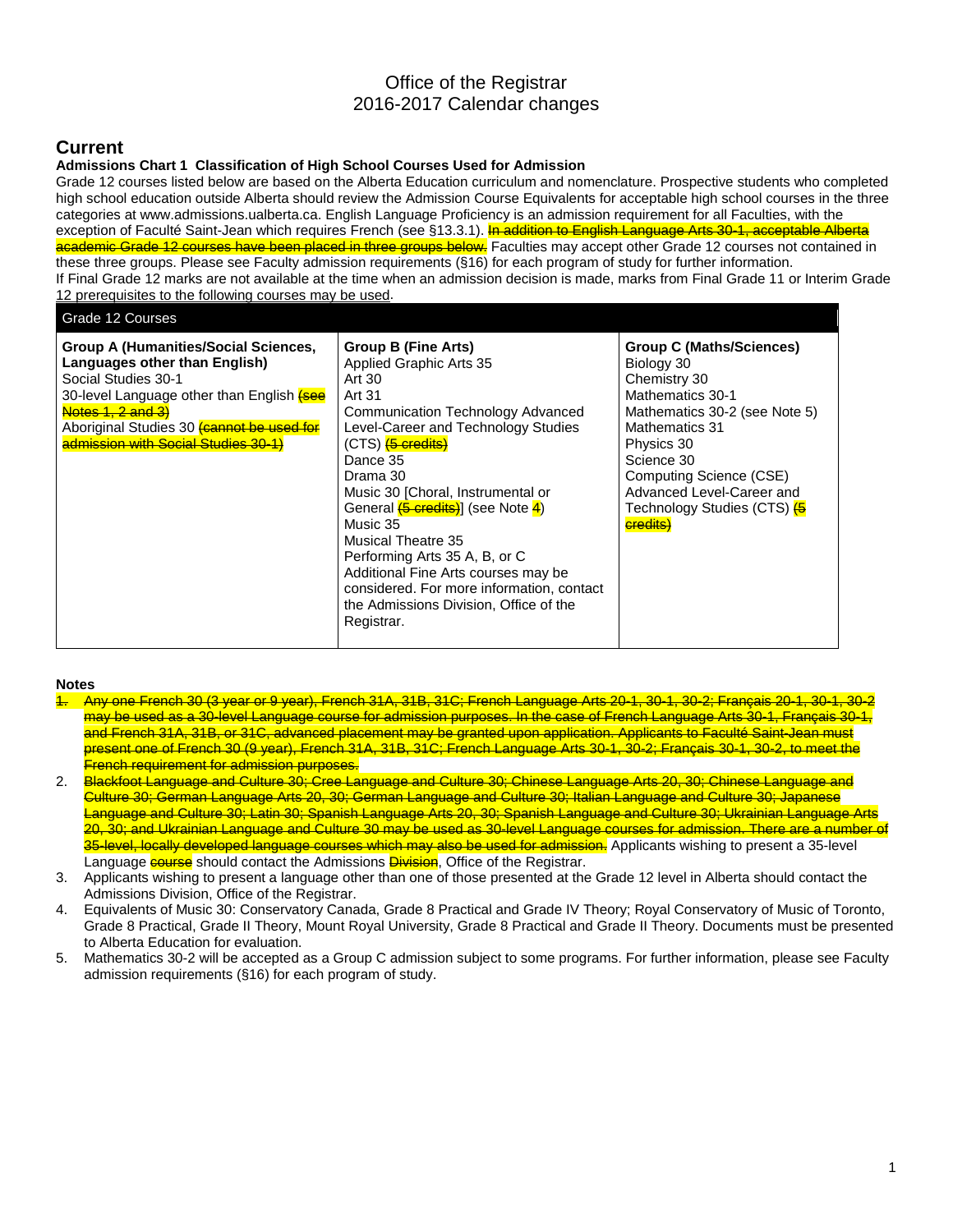## **Proposed**

#### **Admissions Chart 1 Classification of High School Courses Used for Admission**

Grade 12 courses listed below are based on the Alberta Education curriculum and nomenclature.

- In addition to English Language Arts 30-1, acceptable Alberta academic Grade 12 courses have been placed in three groups below.
- Prospective students who completed high school education outside Alberta should review the **Provincial** Admission Course Equivalents for acceptable high school courses in the three categories at www.admissions.ualberta.ca.
- English Language Proficiency is an admission requirement for all Faculties, with the exception of Faculté Saint-Jean which requires French (see §13.3.1).
- Faculties may accept other Grade 12 courses not contained in these three groups. Please see Faculty admission requirements (§16) for each program of study for further information.
- Only 5-credit courses will be used for admission purposes.
- If Final Grade 12 marks are not available at the time when an admission decision is made, marks from Final Grade 11 or Interim Grade 12 prerequisites to the following courses may be used.

| Grade 12 Courses                                                                                                                                              |                                                                                                                                                                                                                                                                                                                                                                                                                                                                                         |                                                                                                                                                                                                                                                             |
|---------------------------------------------------------------------------------------------------------------------------------------------------------------|-----------------------------------------------------------------------------------------------------------------------------------------------------------------------------------------------------------------------------------------------------------------------------------------------------------------------------------------------------------------------------------------------------------------------------------------------------------------------------------------|-------------------------------------------------------------------------------------------------------------------------------------------------------------------------------------------------------------------------------------------------------------|
| Group A (Humanities/Social Sciences,<br>Languages other than English)<br>Social Studies 30-1<br>30-level Language other than English<br>Aboriginal Studies 30 | <b>Group B (Fine Arts)</b><br>Applied Graphic Arts 35<br>Art 30<br>Art 31<br>Communication Technology Advanced<br>Level-Career and Technology Studies<br>(CTS)<br>Dance 35<br>Drama 30<br>Music 30 [Choral, Instrumental or General<br>(see Note <mark>2</mark> )<br>Music 35<br><b>Musical Theatre 35</b><br>Performing Arts 35 A, B, or C<br>Additional Fine Arts courses may be<br>considered. For more information, contact<br>the Admissions Division, Office of the<br>Registrar. | <b>Group C (Maths/Sciences)</b><br>Biology 30<br>Chemistry 30<br>Mathematics 30-1<br>Mathematics 30-2 (see Note 5)<br><b>Mathematics 31</b><br>Physics 30<br>Science 30<br>Computing Science (CSE)<br>Advanced Level-Career and<br>Technology Studies (CTS) |
|                                                                                                                                                               |                                                                                                                                                                                                                                                                                                                                                                                                                                                                                         |                                                                                                                                                                                                                                                             |

#### **Notes**

- 1. Applicants wishing to present *either* a 35-level Language or a language other than one of those presented at the Grade 12 level in Alberta should contact the Admissions *Unit*, Office of the Registrar.
- 2. Equivalents of Music 30: Conservatory Canada, Grade 8 Practical and Grade IV Theory; Royal Conservatory of Music of Toronto, Grade 8 Practical, Grade II Theory, Mount Royal University, Grade 8 Practical and Grade II Theory. Documents must be presented to Alberta Education for evaluation.
- 3. Mathematics 30-2 will be accepted as a Group C admission subject to some programs. For further information, please see Faculty admission requirements (§16) for each program of study.
- 4. If Final Grade 12 marks are not available at the time when an admission decision is made, marks from Final Grade 11 or Interim Grade 12 prerequisites to the following courses may be used.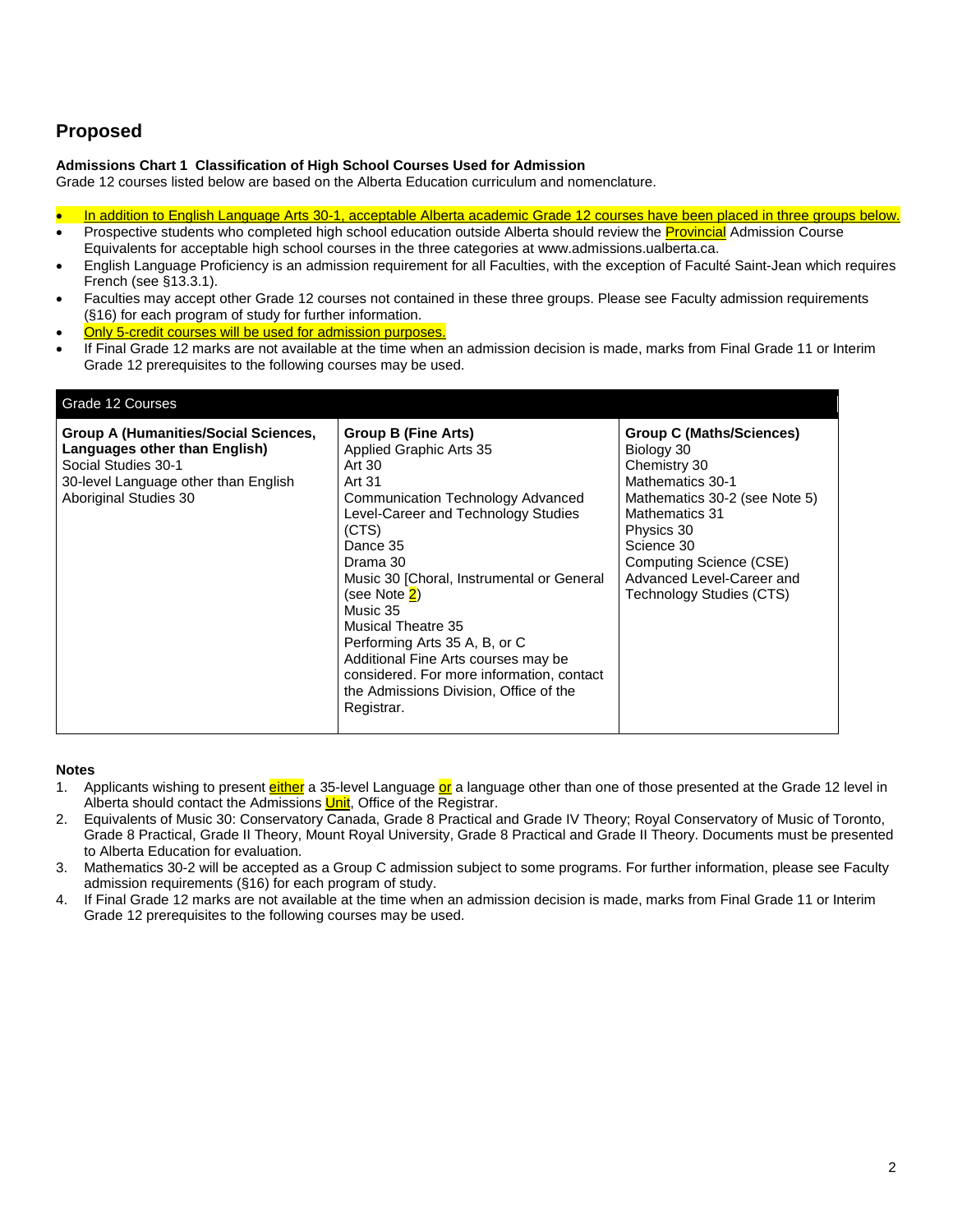## **Current**

### **Admission Chart 3 Substitution of High School-Level Course Requirements**

Admissions Chart 3 sets out the transferable postsecondary credit which will be substituted in cases where applicants do not present, for the programs to which applications are being made, the appropriate High School-level courses based on the Alberta Education curriculum. Prospective students who completed high school education from outside Alberta should review the Admission Course Equivalents for acceptable high school courses in the three categories at www.admissions.ualberta.ca.

| Grade 12 Courses                                       | <b>Group A</b>                                                                                      | <b>Group B</b>                                                                                                                                                                                                                                                                                                                                 | <b>Group C</b>                                                                                                                                                                                                                    |
|--------------------------------------------------------|-----------------------------------------------------------------------------------------------------|------------------------------------------------------------------------------------------------------------------------------------------------------------------------------------------------------------------------------------------------------------------------------------------------------------------------------------------------|-----------------------------------------------------------------------------------------------------------------------------------------------------------------------------------------------------------------------------------|
|                                                        | English Language Arts 30-1<br>30-level Language other<br>than English<br>Social Studies 30-1        | Applied Graphic Arts 35<br>Art 30<br>Art 31<br><b>Communication Technology</b><br>Advanced Level-Career and<br>Technology Studies (CTS) <b>(5</b><br><b>credits</b> )<br>Dance 35<br>Drama 30<br>Music 30 (Choral,<br>Instrumental or General) (6<br><b>credits)</b><br>Music 35<br><b>Musical Theatre 35</b><br>Performing Arts 35 A, B, or C | Mathematics 30-1<br><b>Mathematics 31</b><br>Chemistry 30<br>Physics 30<br>Biology 30<br>Science 30<br>Computing Science (CSE) Advanced<br>Level-Career and Technology Studies<br>(CTS) <b>(5 credits)</b>                        |
| Number of Transferable<br><b>Postsecondary Credits</b> | <b>Group A</b>                                                                                      | <b>Group B</b>                                                                                                                                                                                                                                                                                                                                 | Group C                                                                                                                                                                                                                           |
|                                                        | English (*3)<br>Language other than<br>English (*3)<br><b>Humanities or Social</b><br>Sciences (*3) | Fine Arts (*3) as 1-10 above                                                                                                                                                                                                                                                                                                                   | Mathematics (Algebra) (*3)<br>Mathematics (Calculus) (*3)<br>Chemistry (*3)<br>Physics (*3)<br>Biology (includes Botany, Genetics,<br>Microbiology, Zoology) (*3)<br>Any Science course (*3)<br>Any Computing Science course (*3) |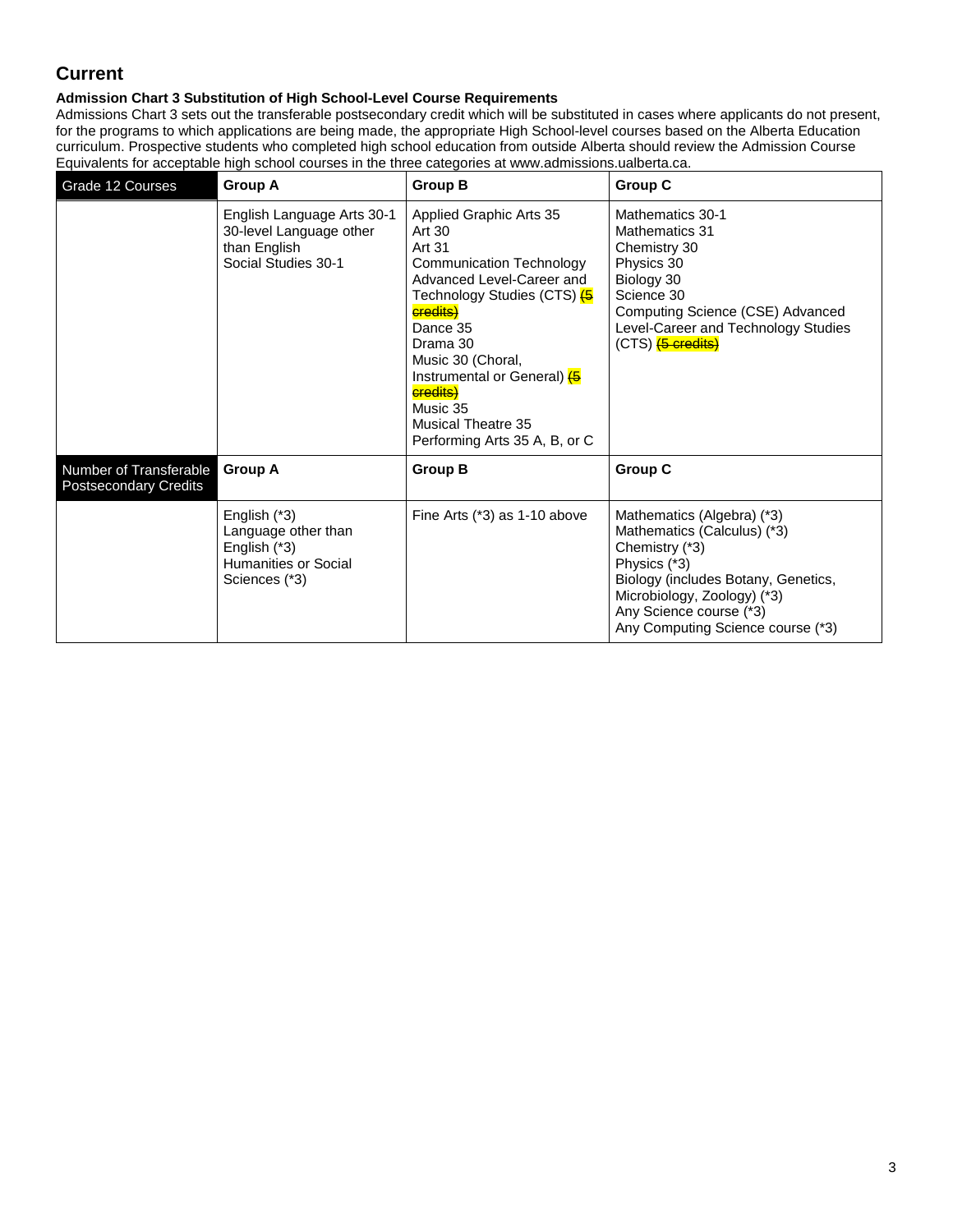## **Proposed**

#### **Admission Chart 3 Substitution of High School-Level Course Requirements**

Admissions Chart 3 sets out the transferable postsecondary credit which will be substituted in cases where applicants do not present, for the programs to which applications are being made, the appropriate High School-level courses based on the Alberta Education curriculum. Prospective students who completed high school education from outside Alberta should review the **Provincial** Admission Course Equivalents for acceptable high school courses in the three categories at www.admissions.ualberta.ca. Only 5-credit courses will be used for admission purposes.

| Grade 12 Courses                                       | <b>Group A</b>                                                                                 | <b>Group B</b>                                                                                                                                                                                                                                                                      | Group C                                                                                                                                                                                                                           |
|--------------------------------------------------------|------------------------------------------------------------------------------------------------|-------------------------------------------------------------------------------------------------------------------------------------------------------------------------------------------------------------------------------------------------------------------------------------|-----------------------------------------------------------------------------------------------------------------------------------------------------------------------------------------------------------------------------------|
|                                                        | English Language Arts 30-1<br>30-level Language other<br>than English<br>Social Studies 30-1   | Applied Graphic Arts 35<br>Art 30<br>Art 31<br><b>Communication Technology</b><br>Advanced Level-Career and<br>Technology Studies (CTS)<br>Dance 35<br>Drama 30<br>Music 30 (Choral,<br>Instrumental or General)<br>Music 35<br>Musical Theatre 35<br>Performing Arts 35 A, B, or C | Mathematics 30-1<br><b>Mathematics 31</b><br>Chemistry 30<br>Physics 30<br>Biology 30<br>Science 30<br>Computing Science (CSE) Advanced<br>Level-Career and Technology Studies<br>(CTS)                                           |
| Number of Transferable<br><b>Postsecondary Credits</b> | <b>Group A</b>                                                                                 | <b>Group B</b>                                                                                                                                                                                                                                                                      | Group C                                                                                                                                                                                                                           |
|                                                        | English $(*3)$<br>Language other than<br>English (*3)<br>Humanities or Social<br>Sciences (*3) | Fine Arts (*3) as 1-10 above                                                                                                                                                                                                                                                        | Mathematics (Algebra) (*3)<br>Mathematics (Calculus) (*3)<br>Chemistry (*3)<br>Physics (*3)<br>Biology (includes Botany, Genetics,<br>Microbiology, Zoology) (*3)<br>Any Science course (*3)<br>Any Computing Science course (*3) |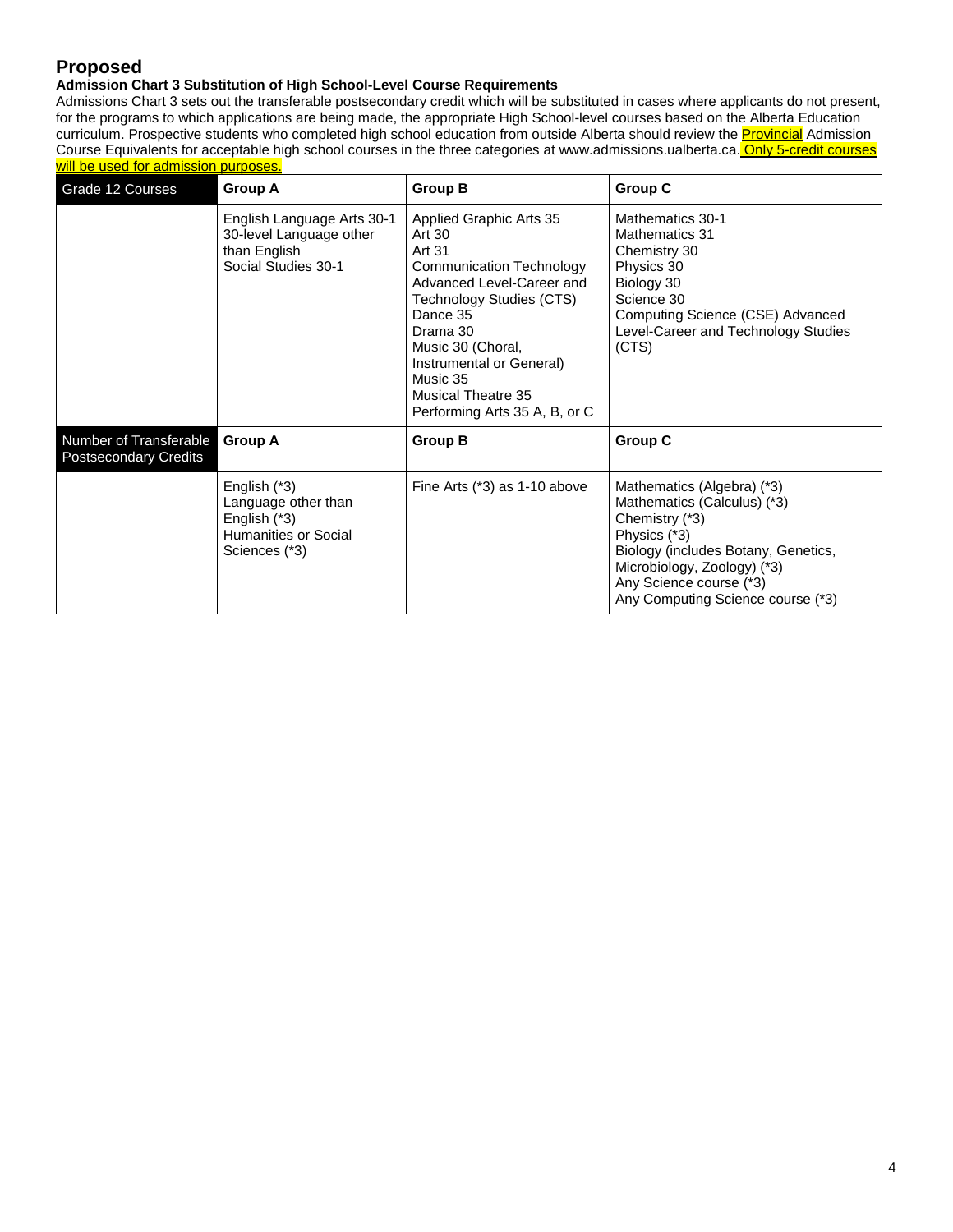| Current                                                                                                                                                                                                                                                                                                                                                                                                                                                                                                                                                                                                                                                                                                                                                                                                                                                                                                                                                                                                                                                                                                                                                                                                                                                                                                                                                                                                                                                                                                                                                                                                                                                                        | Proposed                                                                                                                                                                                                                                                                                                                                                                                                                                                                                                                                                                                                                                                                                                                                                                                                                                                                                                                                                                                                                                                                                                                                                                                                                                                                                                                                                                                                                                                                                                                                                                                                                                                                       |
|--------------------------------------------------------------------------------------------------------------------------------------------------------------------------------------------------------------------------------------------------------------------------------------------------------------------------------------------------------------------------------------------------------------------------------------------------------------------------------------------------------------------------------------------------------------------------------------------------------------------------------------------------------------------------------------------------------------------------------------------------------------------------------------------------------------------------------------------------------------------------------------------------------------------------------------------------------------------------------------------------------------------------------------------------------------------------------------------------------------------------------------------------------------------------------------------------------------------------------------------------------------------------------------------------------------------------------------------------------------------------------------------------------------------------------------------------------------------------------------------------------------------------------------------------------------------------------------------------------------------------------------------------------------------------------|--------------------------------------------------------------------------------------------------------------------------------------------------------------------------------------------------------------------------------------------------------------------------------------------------------------------------------------------------------------------------------------------------------------------------------------------------------------------------------------------------------------------------------------------------------------------------------------------------------------------------------------------------------------------------------------------------------------------------------------------------------------------------------------------------------------------------------------------------------------------------------------------------------------------------------------------------------------------------------------------------------------------------------------------------------------------------------------------------------------------------------------------------------------------------------------------------------------------------------------------------------------------------------------------------------------------------------------------------------------------------------------------------------------------------------------------------------------------------------------------------------------------------------------------------------------------------------------------------------------------------------------------------------------------------------|
| 14.3.3 Transition Year Program for Aboriginal Applicants<br>The University of Alberta encourages Aboriginal students to<br>apply for entrance to its degree programs through the<br>normal admission categories as detailed in §16.<br>Prospective students who do not meet these requirements<br>may be eligible for admission by successfully completing a<br>Transition Year Program.<br>The Aboriginal Student Services Centre, in conjunction with<br>several Faculties, administers these Transition Year<br>Programs. These separate streams give Aboriginal<br>students the opportunity to excel in the academic courses<br>within their chosen Faculty and assist them to integrate into<br>the campus community. Students admitted to a Transition<br>Year Program will take a combination of degree credit<br>courses and tutorial, support classes.<br>Admission into a degree program via this particular route is<br>a two-step process. Applicants must first be admitted into a<br>Transition Year Program, perform satisfactorily on all<br>courses during the program, and then apply the following<br>year for admission to the degree program. The admission<br>requirements follow.<br>For more information about the Transition Year Program,<br>contact Aboriginal Student Services Centre, 2-400<br>Students' Union Building University of Alberta, Edmonton,<br>Alberta, T6G 2J7; (780) 492-<br>5677 assc.reception@ualberta.ca or visit the website<br>at www.aboriginalservices.ualberta.ca.<br>(1) Admission to a Transition Year Program<br>Note: This program requires the payment of additional<br>miscellaneous fees. See §22.2.3 for details. | 14.3.3 Transition Year Program for Aboriginal Applicants<br>The University of Alberta encourages Aboriginal students to<br>apply for entrance to its degree programs through the<br>normal admission categories as detailed in §16.<br>Prospective students who do not meet these requirements<br>may be eligible for admission by successfully completing a<br>Transition Year Program.<br>The Aboriginal Student Services Centre, in conjunction with<br>several Faculties, administers these Transition Year<br>Programs. These separate streams give Aboriginal<br>students the opportunity to excel in the academic courses<br>within their chosen Faculty and assist them to integrate into<br>the campus community. Students admitted to a Transition<br>Year Program will take a combination of degree credit<br>courses and tutorial, support classes.<br>Admission into a degree program via this particular route is<br>a two-step process. Applicants must first be admitted into a<br>Transition Year Program, perform satisfactorily on all<br>courses during the program, and then apply the following<br>year for admission to the degree program. The admission<br>requirements follow.<br>For more information about the Transition Year Program,<br>contact Aboriginal Student Services Centre, 2-400<br>Students' Union Building University of Alberta, Edmonton,<br>Alberta, T6G 2J7; (780) 492-<br>5677 assc.reception@ualberta.ca or visit the website<br>at www.aboriginalservices.ualberta.ca.<br>(1) Admission to a Transition Year Program<br>Note: This program requires the payment of additional<br>miscellaneous fees. See §22.2.3 for details. |
| No changes until                                                                                                                                                                                                                                                                                                                                                                                                                                                                                                                                                                                                                                                                                                                                                                                                                                                                                                                                                                                                                                                                                                                                                                                                                                                                                                                                                                                                                                                                                                                                                                                                                                                               | No changes until                                                                                                                                                                                                                                                                                                                                                                                                                                                                                                                                                                                                                                                                                                                                                                                                                                                                                                                                                                                                                                                                                                                                                                                                                                                                                                                                                                                                                                                                                                                                                                                                                                                               |
| 9) Science<br>i. English Language Arts 30-1<br>ii. Mathematics 30-1<br>iii. Two of: Biology 30; Chemistry 30; Physics 30;<br>Mathematics 31; Computing Science (CSE) Advanced<br>Level-Career and Technology Studies (CTS) (5 credits)                                                                                                                                                                                                                                                                                                                                                                                                                                                                                                                                                                                                                                                                                                                                                                                                                                                                                                                                                                                                                                                                                                                                                                                                                                                                                                                                                                                                                                         | 9) Science<br>i. English Language Arts 30-1<br>ii. Mathematics 30-1<br>iii. Two of: Biology 30; Chemistry 30; Physics 30;<br>Mathematics 31; Computing Science (CSE) Advanced<br>Level-Career and Technology Studies (CTS)<br>Note: Only 5-credit courses will be used for admission purposes.                                                                                                                                                                                                                                                                                                                                                                                                                                                                                                                                                                                                                                                                                                                                                                                                                                                                                                                                                                                                                                                                                                                                                                                                                                                                                                                                                                                 |
| 16.13 Faculty of Physical Education and Recreation<br>Admission into all programs is limited due to available<br>resources. Although selection procedures vary with the degree<br>program, in general the emphasis will be on academic standing<br>with preference being given to those applicants with the highest<br>standing.<br>Students enrolled in courses offered by the Faculty of<br>Physical Education and Recreation must take responsibility for<br>ensuring that they are physically and medically fit to be taking the<br>course. If a student has a physical or medical condition that may<br>compromise their physical participation and ability to meet<br>requirements of the course, it is the student's responsibility to<br>inform the instructor of the particular course in which they are<br>enrolled. Students may contact the Faculty for further information<br>on physical activity requirements and are encouraged to seek<br>medical advice if necessary.<br>16.13.1 Kinesiology (BKin)<br><b>High School Applicants</b><br>ı.<br>Applicants must present a minimum average of 70% or<br>equivalent based on the following subject requirements.<br>Possession of this minimum average does not guarantee                                                                                                                                                                                                                                                                                                                                                                                                                                        | 16.13 Faculty of Physical Education and Recreation<br>Admission into all programs is limited due to available<br>resources. Although selection procedures vary with the degree<br>program, in general the emphasis will be on academic standing<br>with preference being given to those applicants with the highest<br>standing.<br>Students enrolled in courses offered by the Faculty of<br>Physical Education and Recreation must take responsibility for<br>ensuring that they are physically and medically fit to be taking the<br>course. If a student has a physical or medical condition that may<br>compromise their physical participation and ability to meet<br>requirements of the course, it is the student's responsibility to<br>inform the instructor of the particular course in which they are<br>enrolled. Students may contact the Faculty for further information<br>on physical activity requirements and are encouraged to seek<br>medical advice if necessary.<br>16.13.1 Kinesiology (BKin)<br><b>High School Applicants</b><br>ı.<br>Applicants must present a minimum average of 70% or<br>equivalent based on the following subject requirements.<br>Possession of this minimum average does not guarantee                                                                                                                                                                                                                                                                                                                                                                                                                                        |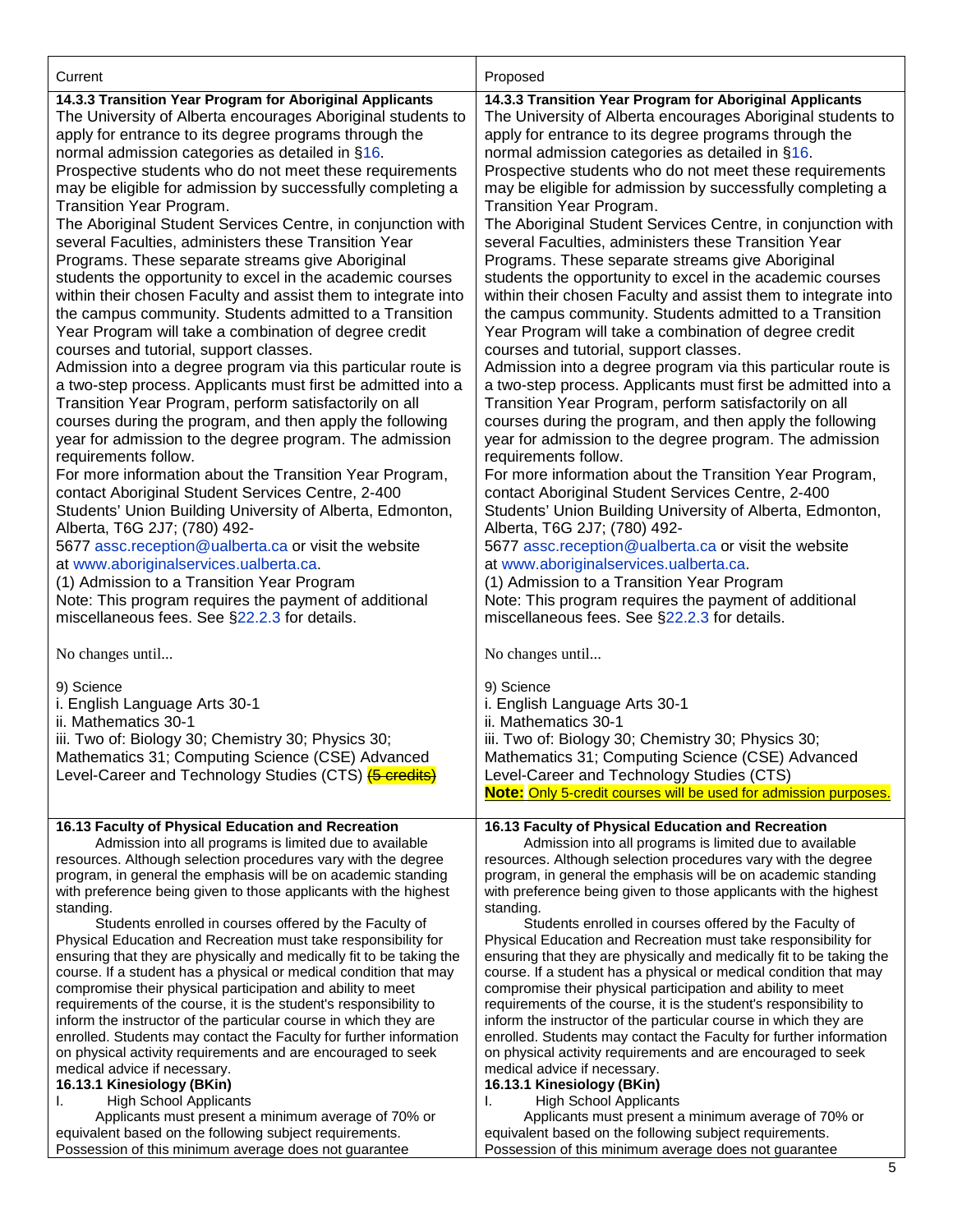| admission to the program.<br><b>Subject Requirements</b><br>English Language Arts 30-1 (grade of at least 60%)<br>(1)<br>Subject from Group A or C<br>(2)<br>Subject from Group A or C<br>(3)<br>Subject from Group C<br>(4)<br>Subject from Group B, C, or Physical Education 30 (5 credit),<br>(5)<br>or Recreation Leadership (REC) Advanced Level-Career and<br>Technology Studies (CTS) (5 credits).<br>$[]$                                                                                                                                                                                                                                                                                                                                                                                                                                                                                                      | admission to the program.<br><b>Subject Requirements</b><br>(1)<br>English Language Arts 30-1 (grade of at least 60%)<br>Subject from Group A or C<br>(2)<br>(3)<br>Subject from Group A or C<br>Subject from Group C<br>(4)<br>Subject from Group B, C, or Physical Education 30 (5-<br>(5)<br>credit), or Recreation Leadership (REC) Advanced Level-Career<br>and Technology Studies (CTS).<br>Note: Only 5-credit courses will be used for admission purposes.<br>$[]$                                                                                                                                                                                                                                                                                                                                                                                                                                                                                          |
|------------------------------------------------------------------------------------------------------------------------------------------------------------------------------------------------------------------------------------------------------------------------------------------------------------------------------------------------------------------------------------------------------------------------------------------------------------------------------------------------------------------------------------------------------------------------------------------------------------------------------------------------------------------------------------------------------------------------------------------------------------------------------------------------------------------------------------------------------------------------------------------------------------------------|---------------------------------------------------------------------------------------------------------------------------------------------------------------------------------------------------------------------------------------------------------------------------------------------------------------------------------------------------------------------------------------------------------------------------------------------------------------------------------------------------------------------------------------------------------------------------------------------------------------------------------------------------------------------------------------------------------------------------------------------------------------------------------------------------------------------------------------------------------------------------------------------------------------------------------------------------------------------|
| 16.13.2 Bachelor of Science in Kinesiology (BScKin)<br><b>High School Applicants</b><br>ı.<br>Applicants must present a minimum average of 70% or<br>equivalent based on the following subject requirements.<br>Possession of this minimum average does not guarantee<br>admission to the program.<br><b>Subject Requirements</b><br>(1) English Language Arts 30-1 (grade of at least 60%)<br>(2) Chemistry 30<br>(3) Mathematics 30-1<br>$(4)$ Physics 30<br>(5) Biology 30 or Physical Education 30 (6 credit), or Recreation<br>Leadership (REC) Advanced Level-Career and Technology<br>Studies (CTS) <b>(5 credits).</b><br>$[]$                                                                                                                                                                                                                                                                                 | 16.13.2 Bachelor of Science in Kinesiology (BScKin)<br><b>High School Applicants</b><br>I.<br>Applicants must present a minimum average of 70% or<br>equivalent based on the following subject requirements.<br>Possession of this minimum average does not guarantee<br>admission to the program.<br><b>Subject Requirements</b><br>English Language Arts 30-1 (grade of at least 60%)<br>(1)<br>(2)<br>Chemistry 30<br>(3)<br><b>Mathematics 30-1</b><br>(4)<br>Physics 30<br>Biology 30 or Physical Education 30, or Recreation<br>(5)<br>Leadership (REC) Advanced Level-Career and Technology<br>Studies (CTS).<br>Note: Only 5-credit courses will be used for admission purposes.<br>$[]$                                                                                                                                                                                                                                                                    |
| 16.13.3 Combined Bachelor of Kinesiology/Bachelor of<br><b>Education (BKin/BEd) (Elementary or Secondary Routes)</b><br>To gain admission to the first three years of the Combined<br>Degrees program, students apply for admission to the Faculty of<br>Physical Education and Recreation.<br><b>High School Applicants</b><br>I.<br>Applicants must present a minimum average of 70% or<br>equivalent based on the following subject requirements.<br>Possession of this minimum average does not guarantee<br>admission to the program.<br><b>Subject Requirements</b><br>(1) English Language Arts 30-1 (grade of at least 60%)<br>Subject from Group A or C<br>(2)<br>(3) Subject from Group A or C<br>(4) Subject from Group C<br>(5) Subject from Group B, C, or Physical Education 30 (5 credit),<br>or Recreation Leadership (REC) Advanced Level-Career and<br>Technology Studies (CTS) (6 credits).<br>$[]$ | 16.13.3 Combined Bachelor of Kinesiology/Bachelor of<br><b>Education (BKin/BEd) (Elementary or Secondary Routes)</b><br>To gain admission to the first three years of the Combined<br>Degrees program, students apply for admission to the Faculty of<br>Physical Education and Recreation.<br><b>High School Applicants</b><br>I.<br>Applicants must present a minimum average of 70% or<br>equivalent based on the following subject requirements.<br>Possession of this minimum average does not guarantee<br>admission to the program.<br><b>Subject Requirements</b><br>(1) English Language Arts 30-1 (grade of at least 60%)<br>Subject from Group A or C<br>(2)<br>(3) Subject from Group A or C<br>(4) Subject from Group C<br>(5) Subject from Group B, C, or Physical Education 30, or<br>Recreation Leadership (REC) Advanced Level-Career and<br>Technology Studies (CTS).<br>Note: Only 5-credit courses will be used for admission purposes.<br>$[]$ |
| 16.13.4 Bachelor of Arts in Recreation, Sport and Tourism<br>(BARST)<br><b>High School Applicants</b><br>I.<br>Applicants must present a minimum average of 70% or<br>equivalent based on the following subject requirements.<br>Possession of this minimum average does not guarantee<br>admission to the program.<br><b>Subject Requirements</b><br>English Language Arts 30-1 (grade of at least 60%)<br>(1)<br>Subject from Group A or C<br>(2)                                                                                                                                                                                                                                                                                                                                                                                                                                                                    | 16.13.4 Bachelor of Arts in Recreation, Sport and Tourism<br>(BARST)<br><b>High School Applicants</b><br>L.<br>Applicants must present a minimum average of 70% or<br>equivalent based on the following subject requirements.<br>Possession of this minimum average does not guarantee<br>admission to the program.<br><b>Subject Requirements</b><br>English Language Arts 30-1 (grade of at least 60%)<br>(1)<br>(2)<br>Subject from Group A or C                                                                                                                                                                                                                                                                                                                                                                                                                                                                                                                 |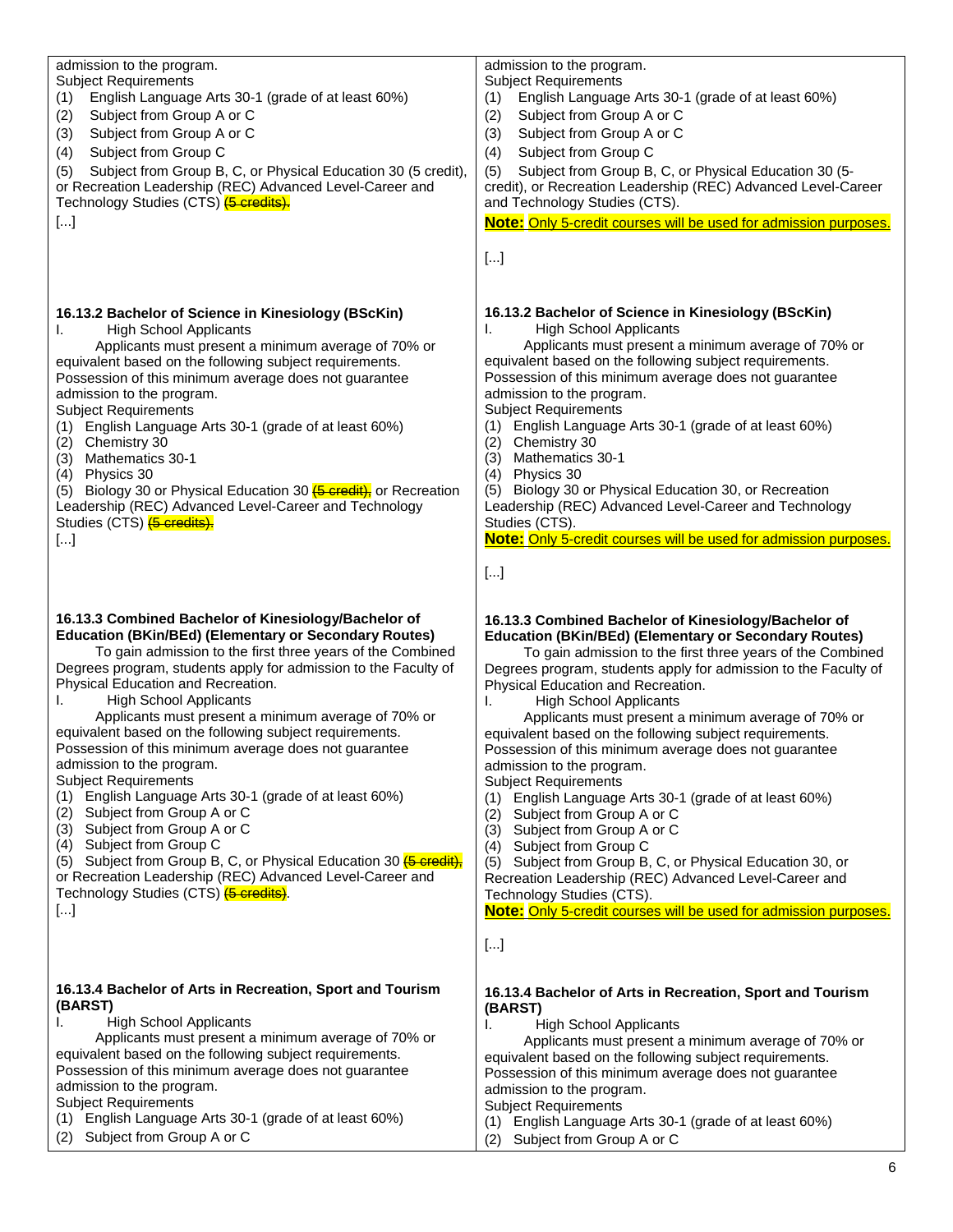| Subject from Group A or B<br>(3)                                     | Subject from Group A or B<br>(3)                                       |
|----------------------------------------------------------------------|------------------------------------------------------------------------|
| Subject from Group C (Biology 30 recommended)<br>(4)                 | Subject from Group C (Biology 30 recommended)<br>(4)                   |
|                                                                      |                                                                        |
| Subject from Group A, C, or Physical Education 30 (5-credit),<br>(5) | (5) Subject from Group A, C, or Physical Education 30, or              |
| or Recreation Leadership (REC) Advanced Level-Career and             | Recreation Leadership (REC) Advanced Level-Career and                  |
| Technology Studies (CTS) <del>(5 credits).</del>                     | Technology Studies (CTS).                                              |
|                                                                      | Note: Only 5-credit courses will be used for admission purposes.       |
| 16.15.1 Bachelor of Science (BSc) (General)                          | 16.15.1 Bachelor of Science (BSc) (General)                            |
| I. High School Applicants                                            | I. High School Applicants                                              |
| High school applicants will be considered for admission based on     | High school applicants will be considered for admission based on       |
| their average on the required five admission subjects outlined       | their average on the required five admission subjects outlined         |
| below. See §14.1 for minimum grade and admission average             | below. See §14.1 for minimum grade and admission average               |
| requirements.                                                        | requirements.                                                          |
| Note: Students should be aware that their chosen program may         | Note: Students should be aware that their chosen program may           |
| contain courses for which there are specific Grade 12                | contain courses for which there are specific Grade 12                  |
| prerequisites that must be met in addition to the subjects used for  | prerequisites that must be met in addition to the subjects used for    |
| admission. Please                                                    | admission. Please                                                      |
| see uofa.ualberta.ca/science/programs/undergraduate/admission-       | see uofa.ualberta.ca/science/programs/undergraduate/admission-         |
| to-science/high-school-admission/course-pre-requisites for more      | to-science/high-school-admission/course-pre-requisites for more        |
| information.                                                         | information.                                                           |
| <b>Required Admission Subjects</b>                                   | <b>Required Admission Subjects</b>                                     |
| (1) English Language Arts 30-1.                                      | (1) English Language Arts 30-1.                                        |
| (2) Mathematics 30-1.                                                | (2) Mathematics 30-1.                                                  |
| (3) Two of Biology 30; Chemistry 30; Mathematics 31; Physics 30;     | (3) Two of Biology 30; Chemistry 30; Mathematics 31; Physics 30;       |
| Computing Science (CSE) Advanced Level-Career and                    | Computing Science (CSE) Advanced Level-Career and                      |
| Technology Studies (CTS) <b>(5 Credits).</b>                         | Technology Studies (CTS).                                              |
| (4) Subject from Group A, B, or C                                    | (4) Subject from Group A, B, or C                                      |
|                                                                      | Note: Only 5-credit courses will be used for admission purposes.       |
|                                                                      |                                                                        |
|                                                                      |                                                                        |
|                                                                      | II. Nonmatriculated Applicants                                         |
| II. Nonmatriculated Applicants                                       | Nonmatriculated applicants are considered for admission based          |
| Nonmatriculated applicants are considered for admission based        | on their average on the three admission subjects noted below.          |
| on their average on the three admission subjects noted below.        | <b>Required Admission Subjects</b>                                     |
| <b>Required Admission Subjects</b>                                   | (1) Mathematics 30-1.                                                  |
| (1) Mathematics 30-1.                                                | (2) Two of Biology 30; Chemistry 30; Mathematics 31; Physics 30;       |
| (2) Two of Biology 30; Chemistry 30; Mathematics 31; Physics 30;     | Computing Science (CSE) Advanced Level-Career and                      |
| Computing Science (CSE) Advanced Level-Career and                    | Technology Studies (CTS).                                              |
| Technology Studies (CTS) <b>(5 Credits).</b>                         | (3) Presentation of Faculty competitive average on (1) and (2).        |
| (3) Presentation of Faculty competitive average on (1) and (2).      | (4) Presentation of no more than *6 of postsecondary level course      |
| (4) Presentation of no more than *6 of postsecondary level course    | work. Any applicant who has completed more than *6 of                  |
| work. Any applicant who has completed more than *6 of                | postsecondary level course work will be considered a transfer          |
| postsecondary level course work will be considered a transfer        | applicant.                                                             |
| applicant.                                                           | (5) Presentation of minimum AGPA if any postsecondary level            |
| (5) Presentation of minimum AGPA if any postsecondary level          | course work is presented.                                              |
| course work is presented.                                            | <b>Note:</b> Only 5-credit courses will be used for admission purposes |
|                                                                      |                                                                        |
|                                                                      | []                                                                     |
| $[]$<br>16.15.3 BSc (Honors)                                         |                                                                        |
|                                                                      | 16.15.3 BSc (Honors)                                                   |
| Admission to the first year of an Honors program requires a          | Admission to the first year of an Honors program requires a            |
| minimum application average of 80% on the required five              | minimum application average of 80% on the required five                |
| admission subjects outlined below.                                   | admission subjects outlined below.                                     |
| Note: Students should be aware that their chosen program may         | Note: Students should be aware that their chosen program may           |
| contain courses for which there are specific Grade 12                | contain courses for which there are specific Grade 12                  |
| prerequisites that must be met in addition to the subjects used for  | prerequisites that must be met in addition to the subjects used for    |
| admission. Please                                                    | admission. Please                                                      |
| see uofa.ualberta.ca/science/programs/undergraduate/admission        | see uofa.ualberta.ca/science/programs/undergraduate/admission          |
| -to-science/high-school-admission/course-pre-requisites for more     | -to-science/high-school-admission/course-pre-requisites for more       |
| information.                                                         | information.                                                           |
| Unless otherwise stated in Admission Chart 7, the required           | Unless otherwise stated in Admission Chart 7, the required             |
| admission subjects for the BSc (Honors) are:                         | admission subjects for the BSc (Honors) are:                           |
| (1) English Language Arts 30-1.                                      | (1) English Language Arts 30-1.                                        |
| (2) Mathematics 30-1.                                                | (2) Mathematics 30-1.                                                  |
| (3) Two of Biology 30; Chemistry 30; Mathematics 31; Physics 30;     | (3) Two of Biology 30; Chemistry 30; Mathematics 31; Physics 30;       |
| Computing Science (CSE) Advanced Level-Career and                    | Computing Science (CSE) Advanced Level-Career and                      |
| Technology Studies (CTS) <b>(5 Credits).</b>                         | Technology Studies (CTS).                                              |
| (4) Subject from Group A, B, or C                                    | (4) Subject from Group A, B, or C                                      |